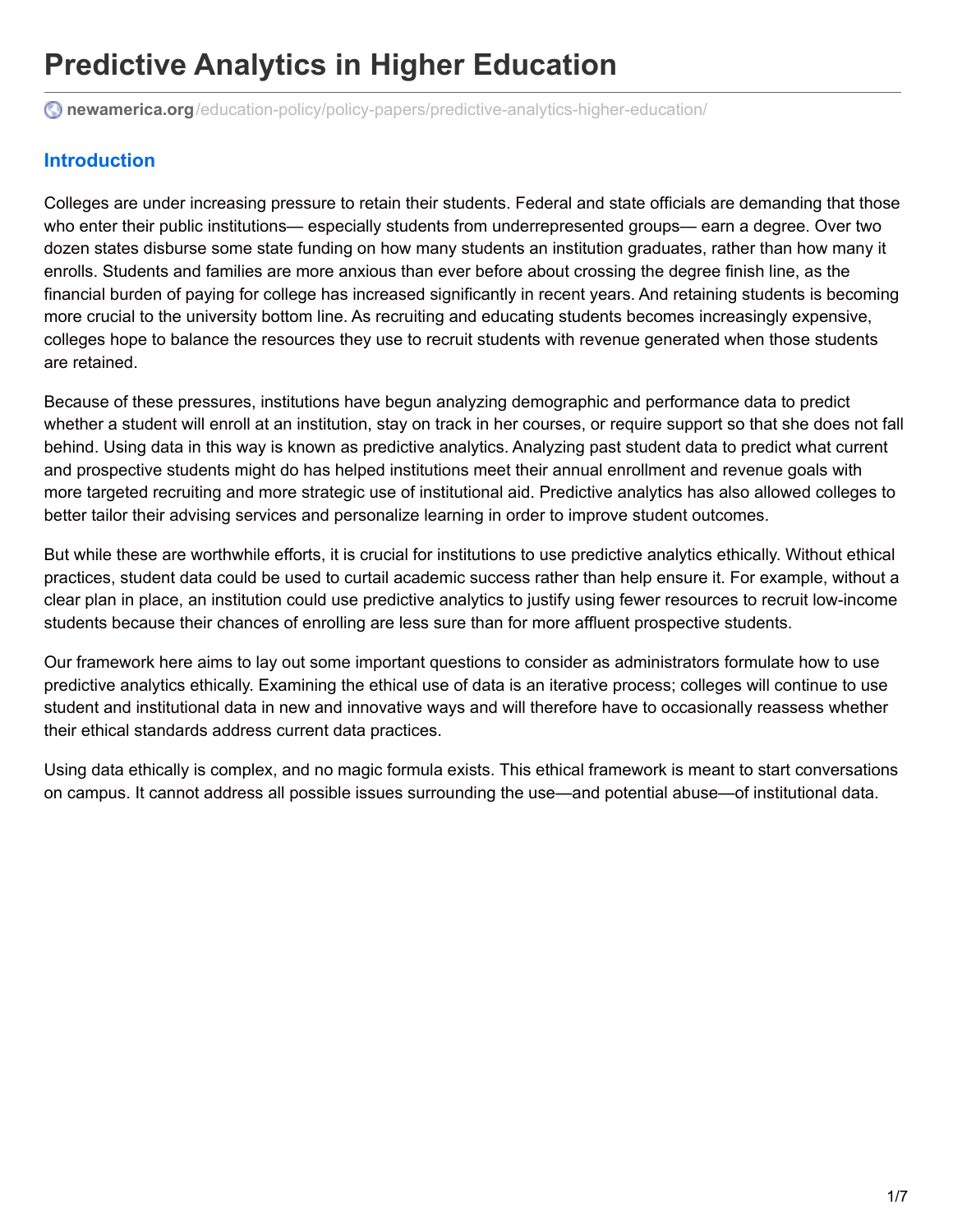

### Predictive Analytics In Higher Education: Five Guiding Practices For Ethical Use

## <span id="page-1-0"></span>**Guiding [Practice](#page-1-0) 1: Have a Vision and Plan**

Developing a vision and plan for data use will help steer the direction of a predictive analytics effort. Without such planning, predictive analytics may be used in a way that does more harm than good for students, leaves out key staff who should be included in the planning process, and/or fails to identify how success of this effort will be measured.

To develop a vision and plan, take the following steps:

#### **Convene key staff to make important decisions.**

In developing a plan, include key staff and stakeholders in decision making, and get their support. Including these individuals in the planning process can help ensure that you are using predictive analytics in a way that does not intentionally harm those whose data are being used and analyzed.

#### **Consider the following three factors when developing the plan.**

#### **1. The purposes of predictive analytics**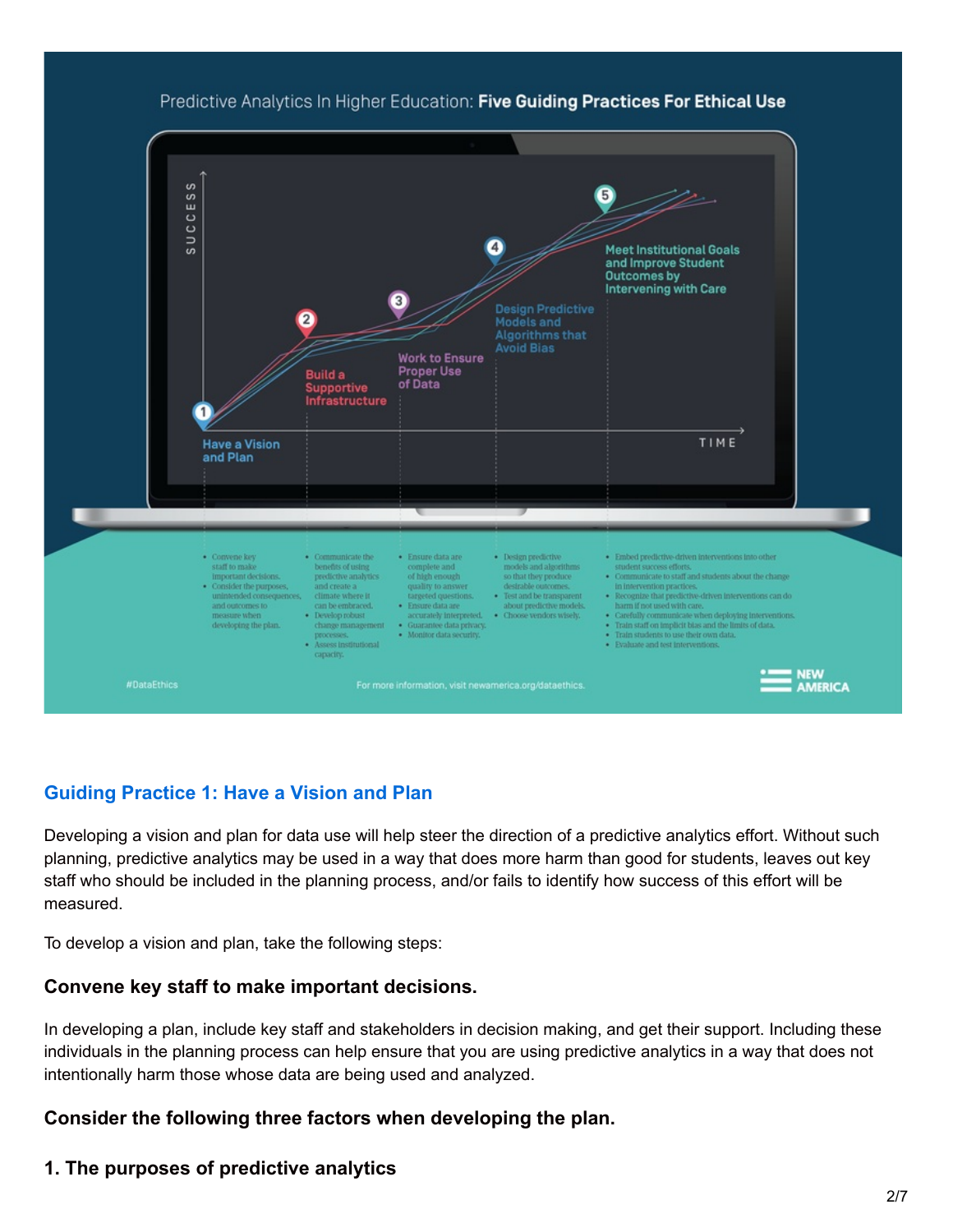The plan should include the questions you hope to answer and the goals you aim to achieve. It should also explore the potential pitfalls of using student and institutional data for the purposes intended. The team should make sure that data will not be used for discriminatory purposes.

## **2. The unintended consequences of predictive analytics**

The plan should also include a discussion about any possible unintended consequences and steps your institution and its partners (such as third-party vendors) can take to mitigate them.

## **3. The outcomes to measure**

The plan should also lay out the measurable outcomes you hope to achieve as a result of using predictive analytics.

# <span id="page-2-0"></span>**Guiding Practice 2: Build a Supportive [Infrastructure](#page-2-0)**

A supportive infrastructure ensures the benefits of predictive analytics are understood and welcomed by campus stakeholders, and that processes and other supports are put in place to assist the data effort.

## **Communicate the benefits of using predictive analytics and create a climate where it can be embraced.**

Predictive analytics uses student and institutional data to create change almost immediately. Many institutions may not be experienced with using data in this way, at this pace, and perhaps with such high stakes like ensuring students complete their degree in a timely manner. You should take the lead in communicating with campus leaders, staff, and students about why using predictive analytics is critical to institutional and student success. The head of communications and marketing could help in these efforts. Without a clear articulation of how using predictive analytics can benefit the campus, well-devised plans may fail to receive the support they need to be successful.

## **Develop robust change management processes.**

With new tools often come new processes, reporting structures, people, and partners who bring new skills. This can, at best, create confusion for those charged with rolling out predictive analytics on a campus, and, at worst, chaos. Leaders convened to make important decisions about data use could also help ensure that processes are put into place to support the change taking place on campus.

## **Assess institutional capacity.**

Assess your school's capacity to use predictive analytics. Having the appropriate technology, data infrastructure, talent, services, financial resources, and data analysis skills are essential. Maintaining a sound infrastructure can help ensure that cleaning, sharing, and using large amounts of data for making decisions institution-wide can be carried out smoothly and that different data systems can "speak" to one another. Experts in information technology, student data laws, and staff with experience drafting contracts with vendors would help ensure the success of the project.

# **Guiding [Practice](#page-3-0) 3: Work to Ensure Proper Use of Data**

Predictive models (showing how different data points are related) and algorithms need data to build predictive tools that will support enrollment efforts or help students make academic progress. To build and use these tools ethically, consider the quality of your data and data interpretation, as well as issues around privacy and security.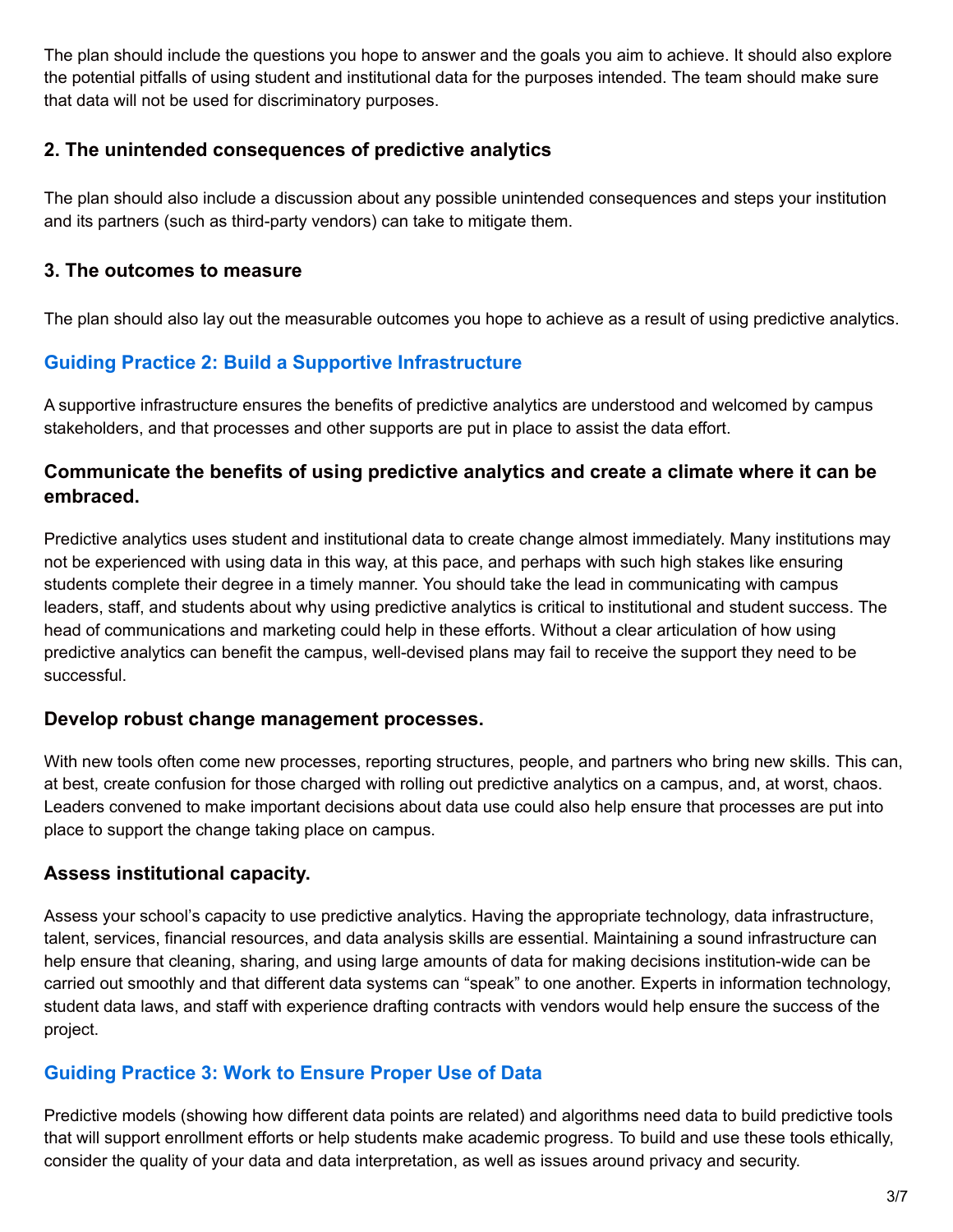## <span id="page-3-0"></span>**Ensure data are complete and of high enough quality to answer targeted questions.**

Data about students and institutional processes should not only be accurate but also comprehensive. Comprehensiveness also means considering all relevant data about the students who are being examined.

Beyond being accurate and comprehensive, quality data is also timely, derived using consistent tools and processes, and is well defined.

### **Ensure data are accurately interpreted.**

Include staff members who are knowledgeable about your institution's data and can accurately interpret predictive models derived from this information. It is essential that those analyzing the data take context into consideration. It is also important to train faculty so that they can easily interpret dashboards that explain how students using adaptive tools are faring in their courses. Lastly, look for ways to ensure that data used solely for reporting purposes is sound even though they may also be included in data sets that are used for predictive analytics. If institutional researchers are responsible for both compiling data sets for reporting purposes as well as for conducting analysis for predictive analytics projects, the integrity of data for reporting should not come into question because information is being used on campus in innovative ways. Put simply, predictive analytics should not diminish the quality of data your institution is required to report to remain in compliance for federal funding.

## **Guarantee data privacy.**

Communicate with students, staff, and others whose data are collected about their rights, including the methods used to obtain consent to use the data for predictive analytics and how long the information will be stored. Make students and staff aware that their data are going to be used for predictive analytics and get consent to use highly sensitive information like health records.

Be vigilant that data are well protected so that the information does not get into the hands of those who intend to misuse it. It is especially important to protect the data privacy of vulnerable student groups, such as high school students who are minors and enrolled in dual-enrollment programs, undocumented students, and students with disabilities.

In addition, make school policies on ownership of and access to student and institutional data clear.

## **Monitor data security.**

Security threats occur without notice. As colleges collect and store more data on students and staff, and more devices that store data on the teaching and learning process are used in classrooms, security becomes an ever more pressing issue. For this reason, schools need to be vigilant about assessing data privacy and security. Monitoring threats and risks should be a regular undertaking. Data security requires you and your vendors to have security protocols that adhere to student privacy laws and meet industry best practices.

To keep institutional data secure, involve your information technology (IT) department. Information security and privacy officers help keep institutional data safe. Providing regular training to IT and other staff about keeping these data secure should be a top priority.

## **Guiding Practice 4: Design Predictive Analytics Models and [Algorithms](#page-4-0) that Avoid Bias**

Predictive models and algorithms can help determine the interventions an institution uses to support students or meet recruiting goals. Therefore, it is crucial that predictive models and algorithms are, at the very least, created to reduce rather than amplify bias and are tested for their accuracy. You should also ensure that models and algorithms are created in consort with vendors who can commit to designing them in a way that does not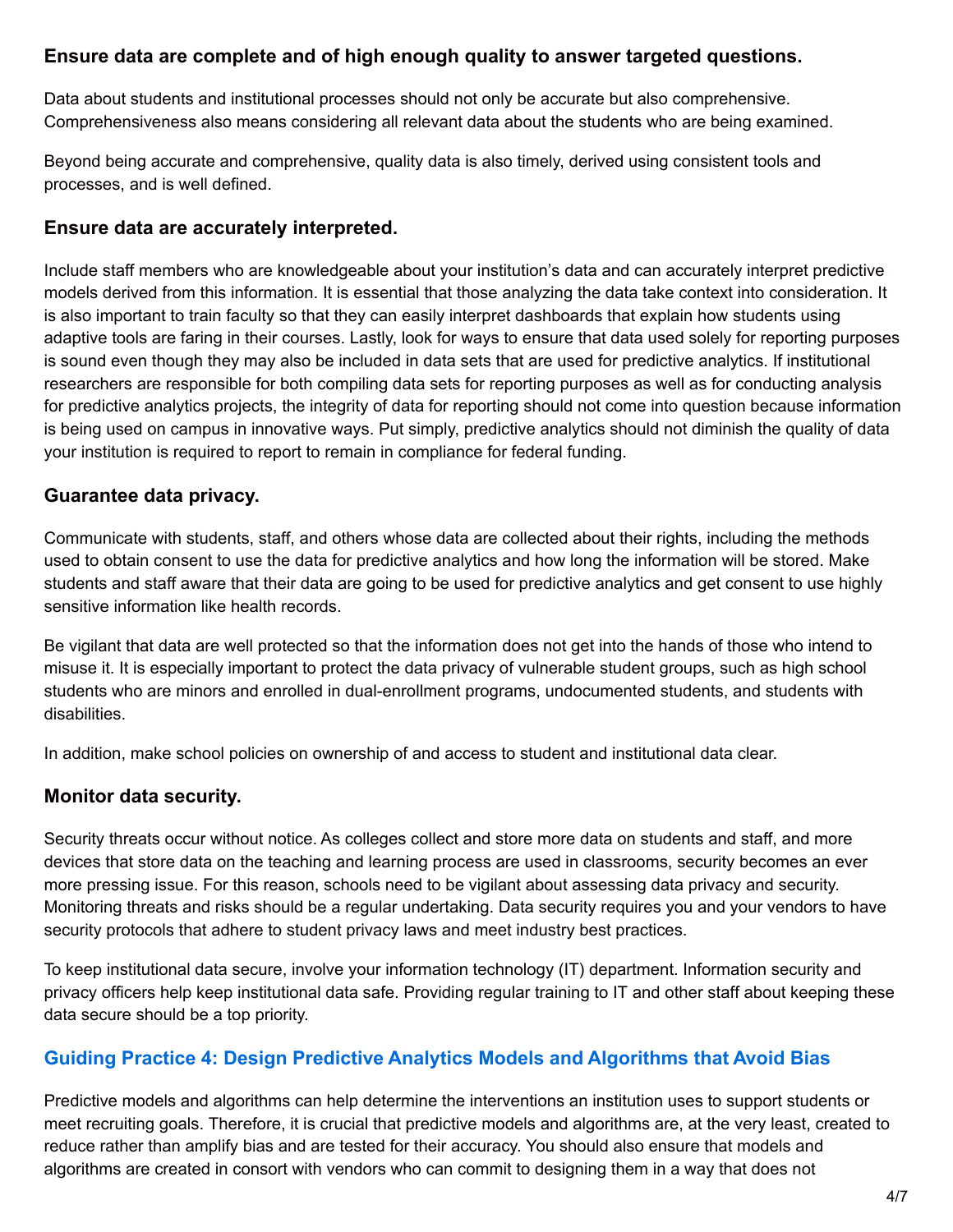<span id="page-4-0"></span>intentionally codify bias and so that they are able to be tested for veracity.

## **Design predictive models and algorithms so that they produce desirable outcomes.**

It is crucial to address bias in predictive models, ensure the statistical significance of predictions beyond race, ethnicity, and socioeconomic status, and forbid the use of algorithms that produce discriminatory results. An algorithm should never be designed to pigeonhole any one group.

Therefore, design or know how predictive models and algorithms are created in order to ensure desirable outcomes as determined by their vision and plan. Failing to take this approach may lead to inadvertent discrimination.

#### **Test and be transparent about predictive models.**

Before predictive models can be used to develop algorithms, test them for accuracy, perhaps by an external evaluator. Predictive models should also be updated or refreshed to reflect new campus realities and goals. You may also want to limit the variables used in predictive models to those that can be easily explained and you should work to ensure algorithms can be understood by those who will be impacted by them. Such practices foster transparency and makes it easier to hold individuals accountable for creating poorly designed models or algorithms that produce discriminatory outcomes.

#### **Choose vendors wisely.**

Most colleges rely on an outside vendor to help them build models and predictive tools. To ensure models and algorithms are sound, transparent, and free from bias, you must be intimately involved with or knowledgeable about how predictive models and algorithms are built. Partnering with third-party vendors may make this harder.

Some vendors are transparent about their models and algorithms, and allow colleges to have a hands-on approach in the design process, or even let institutions take the lead. Not all vendors, however, take this approach. Many consider their models and algorithms proprietary, meaning institutions are not involved in the design process or are deliberately kept out. You should make transparency a key criterion when choosing to work with any vendor.

# **Guiding Practice 5: Meet [Institutional](#page-5-0) Goals and Improve Student Outcomes by Intervening with Care**

How your institution acts as a result of what it learns from predictive analytics is where the rubber meets the road. Students will experience these actions or interventions firsthand, even if they do not see or understand how the algorithmic-based decisions are made. Despite the use of technology, humans primarily still have to deliver interventions. Therefore, it is important that interventions are thought about in the context of other supports offered at your institution and are disseminated with carefully communicated messages. Staff deploying interventions should be trained on how to intervene appropriately, and you should test the effectiveness of interventions once deployed.

#### **Communicate to staff and students about the change in intervention practices.**

Adding predictive analytics to the student success toolbox may spark a culture change as interventions informed by data become central to your institution. To get the campus to embrace this change, it is important to communicate how faculty, staff, and students will benefit from using interventions that are informed by predictive analytics, and allow them to guide the change as well.

#### **Embed predictive-driven interventions into other student success efforts.**

Despite being a powerful tool, predictive analytics is still only one part of a suite of tools—like first-year orientation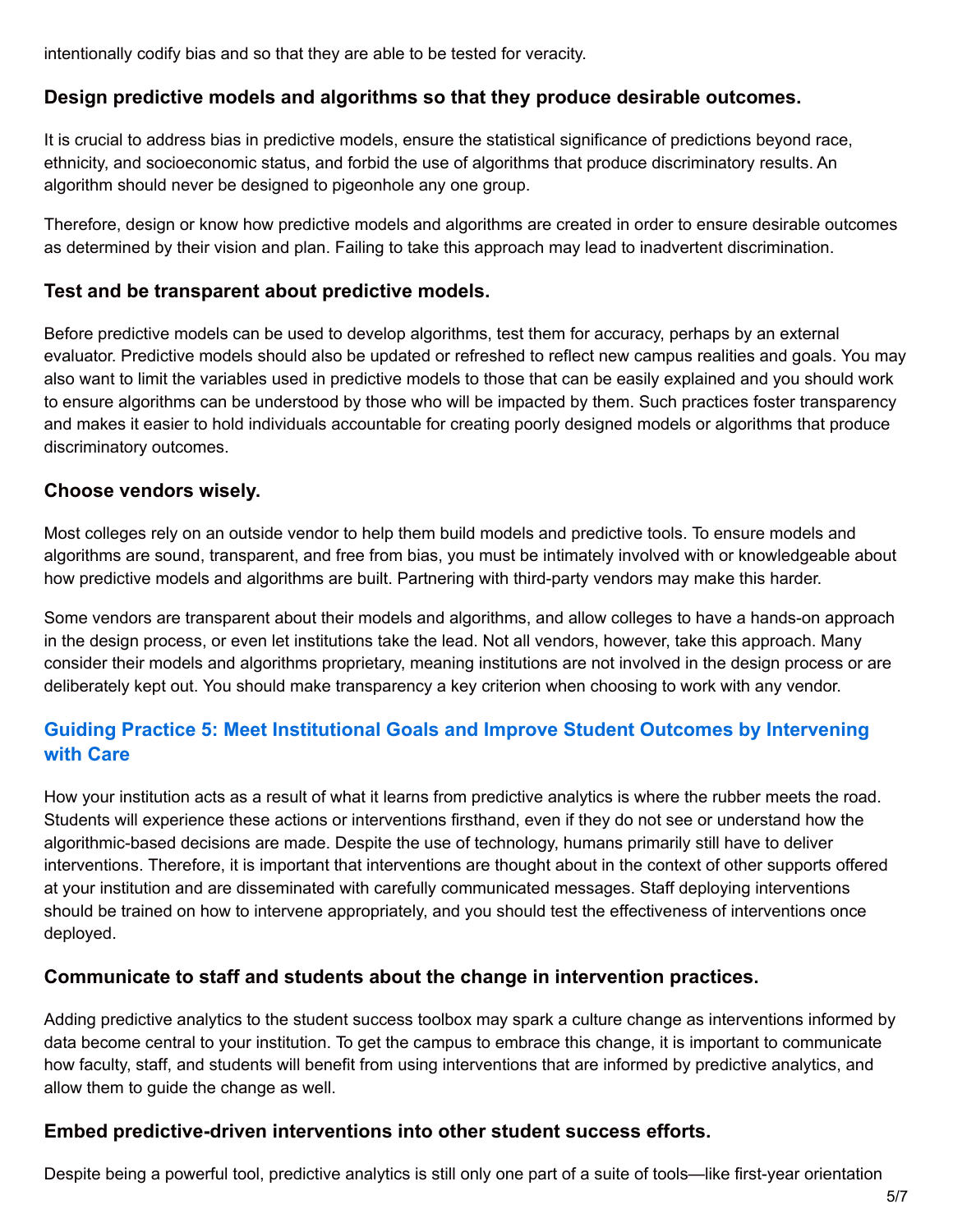<span id="page-5-0"></span>programs—that can ensure student and institutional success. Look for opportunities to leverage predictive analytics in ways that further advance other activities so that all student success efforts are connected and build upon one another.

## **Recognize that predictive-driven interventions can do harm if not used with care.**

Even when institutional data, predictive models, algorithms, institutional practices, and training are as good as they can be, mistakes can be made when acting on information. This is why interventions used in response to predictive analytics should be carefully calibrated to avoid harming students. Interventions used in response to data generated by students and predictive models can range from targeting a particular student for increased outreach based on his predicted chances of enrolling, requiring a meeting with an adviser based on the recommendation of an early-alert system, to changing the type of practice problem a student is assigned based on an adaptive technology system.

However, these tools should not be used without examining their potentially negative effects. Algorithms used for strategic enrollment management, early-alerts, recommender systems, and adaptive technologies require that colleges understand where they can do more harm than good. Viewing students from a wellness or asset mindset rather than an illness or deficit mindset may help ensure students are not harmed. This approach values all students as full of potential. In addition, it leaves room to consider institution-specific characteristics or barriers that have an impact on a student's risk of dropping out. Finally, it will be wise to determine how individuals will be sanctioned for misusing or mishandling student and institutional data, as well as how to rebuild trust after a harmful incident has occurred.

Predictive tools can be used with care in the following ways:

- Early-alert systems
- Recommender systems
- Adaptive technologies
- Enrollment management

#### **Carefully communicate when deploying interventions.**

The messages you send should not demoralize students, and dissemination strategies should ensure that students are able to access interventions with relative ease. Craft messages in the right way, and ensure interventions are accessible to target populations.

#### **Train staff on implicit bias and the limits of data.**

Staff should be trained on how implicit bias and the limitations of data can impact how they intervene with targeted students. Personal biases and an over-reliance on institutional data can negatively affect the students they hope to serve. With the proper training, staff should eagerly embrace their obligation to use student and institutional data to produce positive results for students. Combat implicit bias, and understand data's limits.

#### **Train students to use their own data.**

Staff may also wish to train students to use their own data to guide their experiences on campus. For example, students can use data they generate in adaptive learning tools to understand the conditions under which they learn best.

## **Evaluate and test interventions.**

Do not declare an intervention successful until it has been tested and evaluated for its effectiveness.